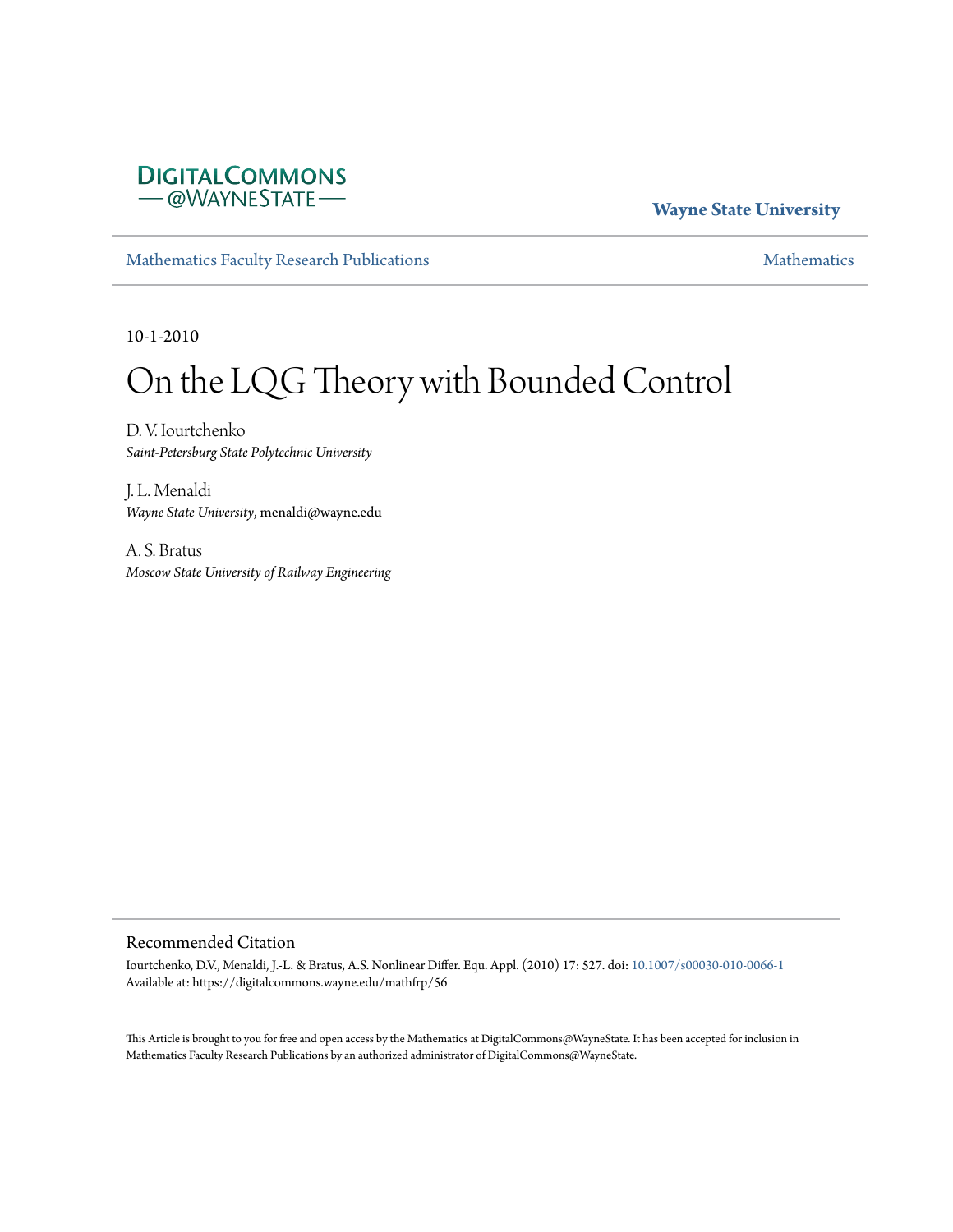# On the LQG theory with bounded control

D.V. Iourtchenko, J.L. Menaldi and A.S. Bratus

Abstract. We consider a stochastic optimal control problem in the whole space, where the corresponding HJB equation is degenerate, with a quadratic running cost and coefficients with linear growth. In this paper we provide a full mathematical details on the key estimate relating the asymptotic behavior of the solution as the space variable goes to infinite.

Mathematics Subject Classification (2000). Primary 93E20; Secondary 49J15. Keywords. Optimal control,Stochastic control, Hamilton-Jacobi-Bellman equation, asymptotic behavior.

In the previous papers  $[2]$  a problem of stochastic optimal control of a dynamic system was considered. Such problems arise in different fields of engineering, namely mechanical, electrical, thermal and others. An equation of motion of this type of systems usually is governed by a stochastic differential equation (SDE) of second or higher order. Written in a state-space form this SDE is transformed into a set of first order SDEs, with noise entering only some of them. As a result the covariance matrix will be degenerate, which may serve as a characteristic feature of this type of systems.

The dynamic programming approach (DPA) may be used to study the problem of optimal control [4, 5]. It converts the problem of finding an optimal control policy to a problem of finding a solution to degenerate, multidimensional parabolic PDE - Hamilton-Jacobi-Bellman (HJB) equation. The major difficulty here is that the stated Cauchy problem for the HJB equation should be solved in the entire state-space, whereas it cannot be solved numerically, since the asymptotic behavior of the Bellman function is unknown. There is also no general approach to find an . analytical solution to the nonlinear, multidimensional, degenerate parabolic equation. To overcome this complication the hybrid solution method has been proposed. This method suggests finding an analytical *function*, which satisfies the HJB equation and the initial conditions within a certain "outer" domain. This function can be used as a boundary condition for numerical simulation of the corresponding HJB equation, thereby solving the HJB equation within the entire state-space domain. On the other hand, because no boundary conditions are used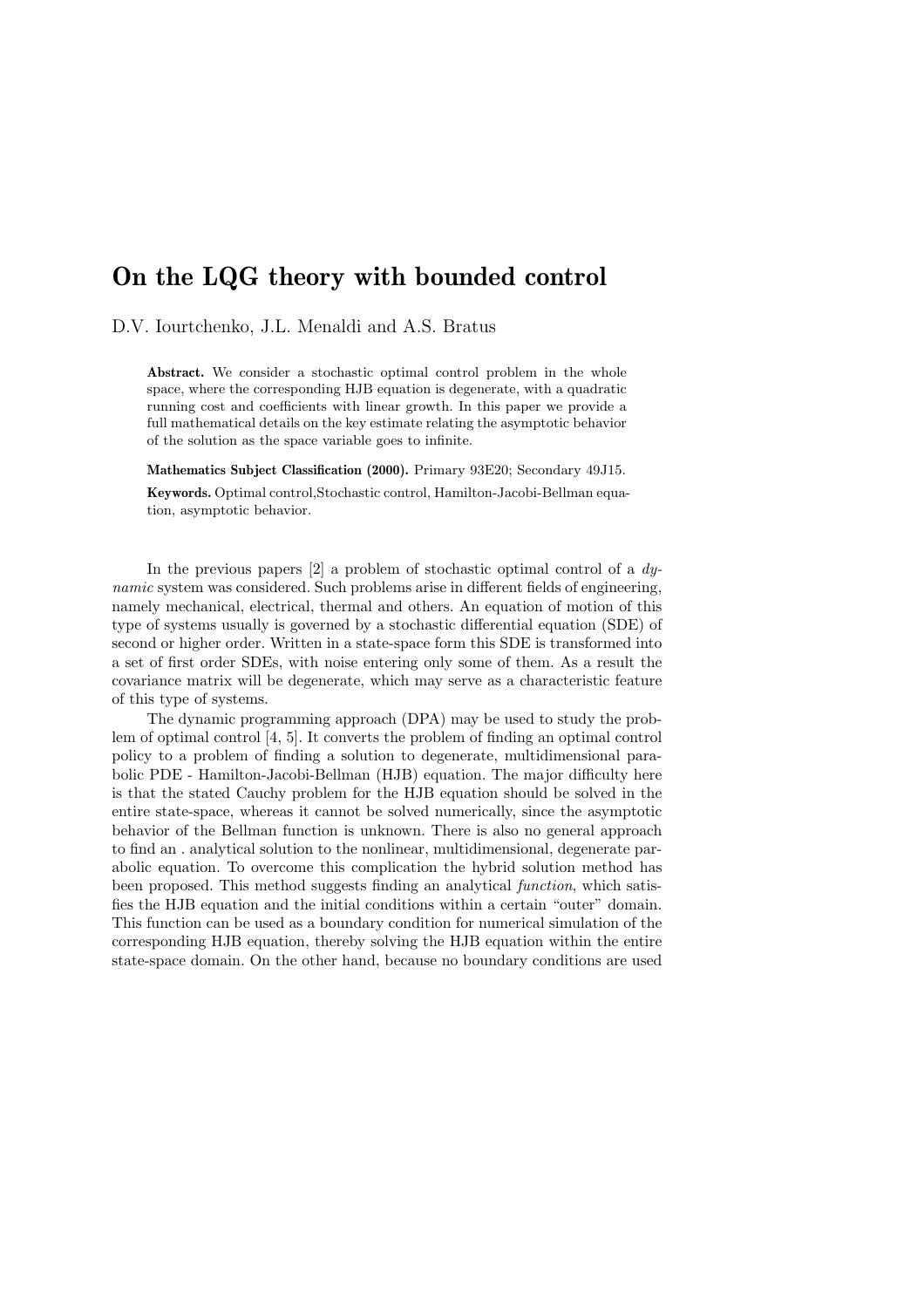on the "outer" domain, this degenerated parabolic PDE cannot have a unique solution. However, if we prove that the constructed function provides an asymptotic behavior of the Bellman function, then it can be used as a boundary condition for numerical simulation of the HJB equation. This approach with tedious proof has been given in [2]. In this paper we propose a much shorter proof, which can easily be extended to a dynamic system with multiple-degrees-of-freedom, to dynamic systems under Poisson noise, nonautonomous systems and even deterministic system.

#### 1. Problem statement

Consider a dynamical system governed by the following set of SDE: Ĭ,

$$
\begin{cases}\n\dot{x}_1(s) = x_2(s) \\
\dot{x}_2(s) = -2\alpha x_2(s) - \beta^2 x_1(s) + v(s) + \sigma \dot{B}(s), \quad t < s \le T, \\
x(t) = x_0, \quad \dot{x}(t) = \dot{x}_0\n\end{cases} \tag{1.1}
$$

Here  $\alpha, \beta, \sigma$  are positive constants,  $B = B(s)$  is a Wiener process, derivative of which should be understood formally and the control  $v = v(s)$  is an adapted random process satisfying  $|v(s)| \leq R$ , for a fixed constant  $R > 0$ . The control goal is to minimize the quadratic cost function:  $\overline{a}$  $\mathbf{r}$ 

$$
J_{x_1,x_2,t}(v) = E\left\{\frac{a}{2}[\beta^2 x_1^2(T) + x_2^2(T)] + \int_t^T \frac{b}{2}[\beta^2 x_1^2(s) + x_2^2(s)]ds\right\}
$$
(1.2)

where T is given constant. A special case of  $a = 1/2$  or  $b = 1/2$  corresponds to the minimization of the mean total system response energy. Following the dynamic programming approach to solve the problem  $(1.1),(1.2)$  we introduce the Bellman function

$$
u(x_1, x_2, t) = \inf \{ J_{x_1, x_2, t}(v) : |v(\cdot)| \le R \},
$$
\n(1.3)

which satisfies the following Hamilton-Jacobi-Bellman equation  $\frac{1}{\sqrt{2}}$ 

$$
\frac{\partial u}{\partial t} + Lu + \inf_{|v| \le R} \left\{ v \frac{\partial u}{\partial x_2} \right\} + F = 0,
$$
  
\n
$$
F(x_1, x_2) = b/2(\beta^2 x_1^2 + x_2^2),
$$
  
\n
$$
Lu = x_2 \frac{\partial u}{\partial x_1} - (2\alpha x_2 + \beta^2 x_1) \frac{\partial u}{\partial x_2} + \frac{\sigma^2}{2} \frac{\partial^2 u}{\partial x_2^2}.
$$
\n(1.4)

Equation (1.4) is degenerate parabolic equation, to be solved in the entire statespace with the terminal condition

$$
u(x_1, x_2, T) = \frac{a}{2}(\beta^2 x_1^2 + x_2^2).
$$
 (1.5)

Note that  $\inf_{|v| \leq R}$ ©  $v\frac{\partial u}{\partial x_2}$ ª  $=-R$  $\left| \frac{\partial u}{\partial x_2} \right|$  $\vert$ .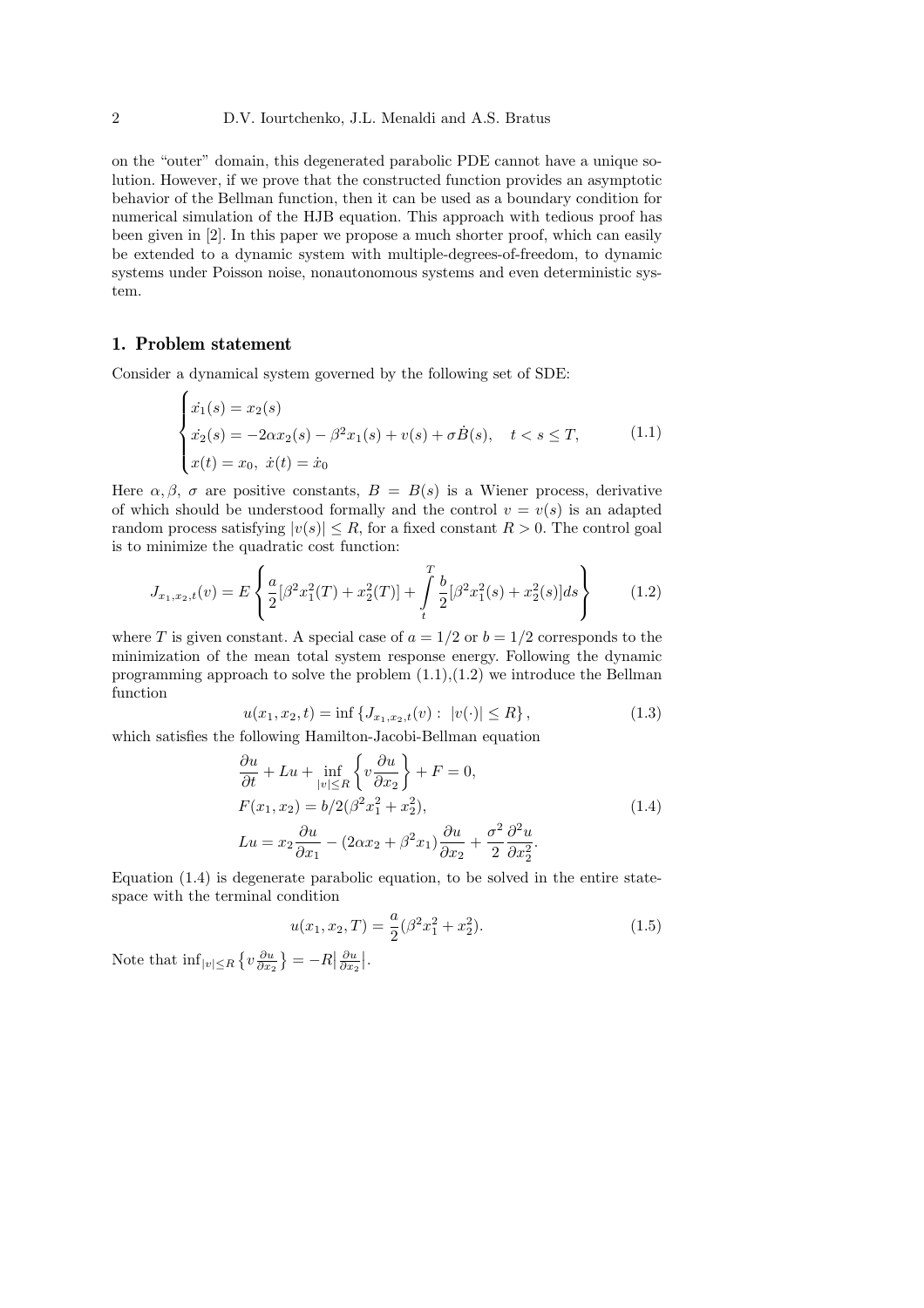#### 2. Construction of a "solution" and the first order estimate

It is possible to construct a function, which would satisfy HJB equation (1.4) and initial condition (1.5) within a certain "outer" domain. Since this function does not satisfies the HJB equation in the entire state-space, we cannot call it the solution. To express the following arguments as clear as possible consider, for the time being, the case of  $\alpha = 0$  (more general case can be treated with minor modifications).

To construct the solution within the "outer" domain assume the existence of a domain  $\Gamma(x_1, x_2, t)$ , which does not contain a switching line  $(\partial u/\partial x_2 = 0)$  for any  $x_1, x_2$  and  $t > 0$ , see [2] for details. Thus, within this domain  $z = \text{sign}(\partial u / \partial x_2)$ is a constant. Then looking for a solution in the form  $f_{ij}(t)x_ix_j$  ( $x_0 = 1$ ) results in a set of ODEs for  $f_{ij}(t)$  with appropriate initial conditions. Solving analytically these ODEs one derives the "solution" to HJB equation (1.4) (with  $b = 0$  for simplicity) as

$$
\tilde{u}(x_1, x_2, \tau) = \frac{a}{2} \left( \left[ x_2 - \frac{Rz}{\beta} \sin(\beta[T - t]) \right]^2 + \right. \\
\left. + \left[ \beta x_1 + \frac{Rz}{\beta} (1 - \cos(\beta[T - t])) \right]^2 \right) + \frac{\sigma^2 (T - t)}{2} a.
$$
\n(2.1)

Note that the last term in the equation comes from integrating the noise intensity with respect to time, so if  $\sigma = \sigma(\tau)$  then the last term would be  $1/2 \int_0^{\tau} \sigma^2(s) ds$ . This function  $\tilde{u}$  satisfies the HJB equation (1.4) and initial conditions (1.5) within the following "outer" domain

$$
|x_2| \ge \frac{R}{\beta} |\sin \beta (T - t)|. \tag{2.2}
$$

A substitution shows that  $\tilde{u}$  defined by (2.1) satisfies the HJB equation (1.4) within the "outer" domain given by the condition (2.2). Once the analytical "solution" is known, it can be used as a boundary condition to solve the HJB equation numerically within the remaining "inner" domain, thereby finding a solution to the corresponding HJB equation in the entire state-space. It is worth mentioning that, since the system (1.1) does not depend on time explicitly, a "solution" for the case of  $b \neq 0$ , can be obtained by integrating (2.1) with respect to explicit time  $\tau$ .

In order to derive the first approximation, let's consider the quadratic part of the function (2.1) and its integral only  $(a \geq 0, b \geq 0$  are constants)

$$
\Psi(x_1, x_2, t) = \frac{1}{2} (\beta^2 x_1^2 + x_2^2) [a + b(T - t)], \qquad (2.3)
$$

which satisfies  $L\Psi = \frac{\sigma^2}{2}$  $\frac{x^2}{2}[a+b(T-t)]$ . Define  $w(x_1, x_2, t) = u(x_1, x_2, t) - \Psi(x_1, x_2, t)$ , where  $u(x_1, x_2, t)$  is the solution of HJB equation (1.4) with  $\alpha = 0$ . Then in the paper [2] the authors have obtained the following estimate

$$
\lim_{|x_1|+|x_2| \to \infty} \frac{|u(x_1, x_2, t) - \Psi(x_1, x_2, t)|}{|x_1|^2 + |x_2|^2} = 0,
$$
\n(2.4)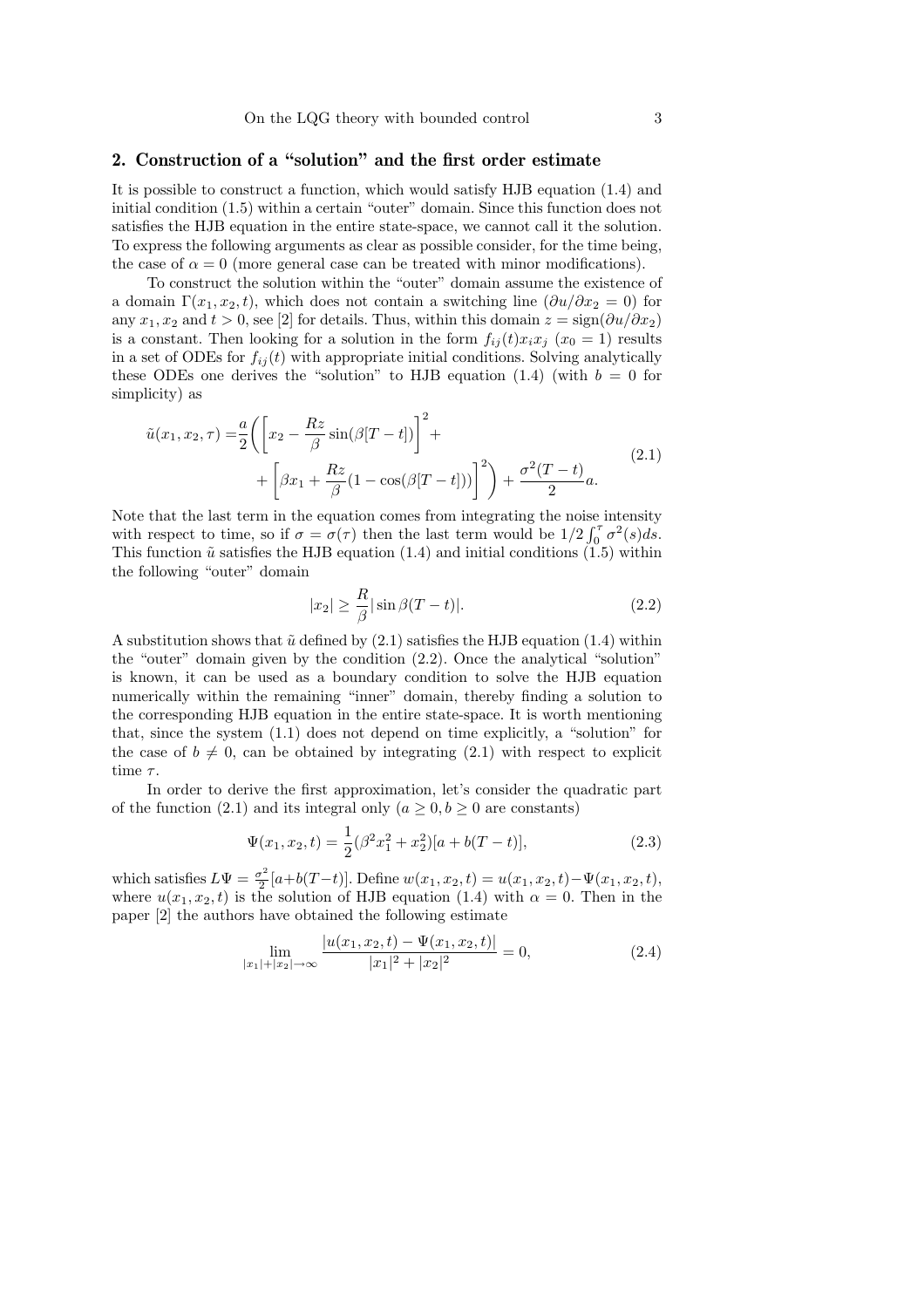Note, that the inequality (2.4) holds in the case of poisson noise and the system with linear friction ( $\alpha \neq 0$ ).

#### 3. Complete estimate

A priori, the expression (2.1) defining the function  $\tilde{u}$  is only valid on the "outer" domain, so that we need a suitable extension to the "inner" domain. to accomplish this task, we keep almost the same expression, but we replace the function  $z = \text{sign}$ with a suitable smooth and bounded function  $\tilde{z} = \tilde{z}(x, t)$  such that:

$$
\tilde{z}(x_1, x_2, t) = sign(x_2)
$$
 if  $|x_2| \ge R_0$ , (3.1)

with  $R_0$  satisfying  $R_0 \ge R/\beta$ , and some other conditions to be determined below. Recall that R and  $\beta$  are the initial constants of the model, and  $R/\beta$  represents the size of the "outer" domain.

For the sake of simplicity, in this section we use the local notation  $x = (x_1, x_2)$ and  $a = 1$ ,  $b = 0$ . If u is the optimal cost and  $w = u - \psi$ , where  $\psi$  is given by (2.1), then we obtain the following nonlinear equation ( $\tau = T - t$ )

$$
\partial_{\tau} w = Lw + \inf_{|v| \le R} \left\{ v \left[ \varphi_2 + \partial_2 w \right] \right\} + \varphi, \tag{3.2}
$$

where  $\varphi_2 =$ ¡  $x_2 - \frac{R}{\beta}\tilde{z}\sin\beta\tau (1 - \frac{R}{\beta}\partial_2\tilde{z}\sin\beta\tau), \varphi =$ ¡  $x_2R\tilde{z}+\frac{R^2}{\beta}$  $\frac{R^2}{\beta}\tilde{z}^2\sin\beta\tau$  +  $\varphi_1$ , and

$$
\varphi_1 = \left[ \left( x_1 x_2 R + 2 x_2 \frac{R^2}{\beta^2} \tilde{z} \right) (1 - \cos \beta \tau) - x_2^2 \frac{R}{\beta} \sin \beta \tau \right] \partial_1 \tilde{z} +
$$
  
+ 
$$
\left[ \left( x_1 x_2 \beta - \frac{\sigma^2}{\beta} \right) R \sin \beta \tau + R x_1 (x_1 \beta^2 + 2 \tilde{z} R) (\cos \beta \tau - 1) \right] \partial_2 \tilde{z} +
$$
  
+ 
$$
(\sigma^2 \frac{R^2}{\beta^2}) (1 - \cos \beta \tau) \left[ (\partial_2 \tilde{z})^2 + \tilde{z} \partial_2^2 \tilde{z} \right] +
$$
  
+ 
$$
(\sigma^2 \frac{R}{2\beta}) \left[ x_1 \beta (1 - \cos \beta \tau) - x_2 \sin \beta \tau \right] (\partial_2^2 \tilde{z}).
$$

Recall that we could have  $\tilde{z} = \tilde{z}(x, t)$ , but only the dependency in  $x_2$  is relevant. In view of (3.1), on the region where  $|x_2| \ge R_0$  we have  $\tilde{z}(x,t) = \text{sign}(x_2)$  and therefore  $\partial_1 \tilde{z} = \partial_2 \tilde{z} = 0$  and  $\varphi_1 = 0$ . Moreover, if there are constants  $C_1, k > 0$ such that

$$
|\partial_1 \tilde{z}| + |\partial_2 \tilde{z}| + \sigma^2 |\partial_2^2 \tilde{z}| \le C_1 (1 + |x_1|)^{-k-1}, \quad \forall x_1, x_2, t,
$$
\n(3.3)

then for another constant  $C > 0$  we have  $|\varphi_1| \leq C(1+|x_1|+|x_2|)^{-k}$ , for every  $x_1$ ,  $x_2$ , and t. Note that if  $\sigma = 0$  then the second derivative  $\partial_2^2 \tilde{z}$  does not intervene, and calculations are simpler.

The expression (3.2) is the Hamilton-Jacobi-Bellman equation corresponding to the following optimal control problem:

$$
\tilde{J}_{x,t}(v) = \mathbb{E}\bigg\{\int_t^T \big[v(s)\varphi_2(x(s),s) + \varphi(x(s),s)\big]ds\bigg\}
$$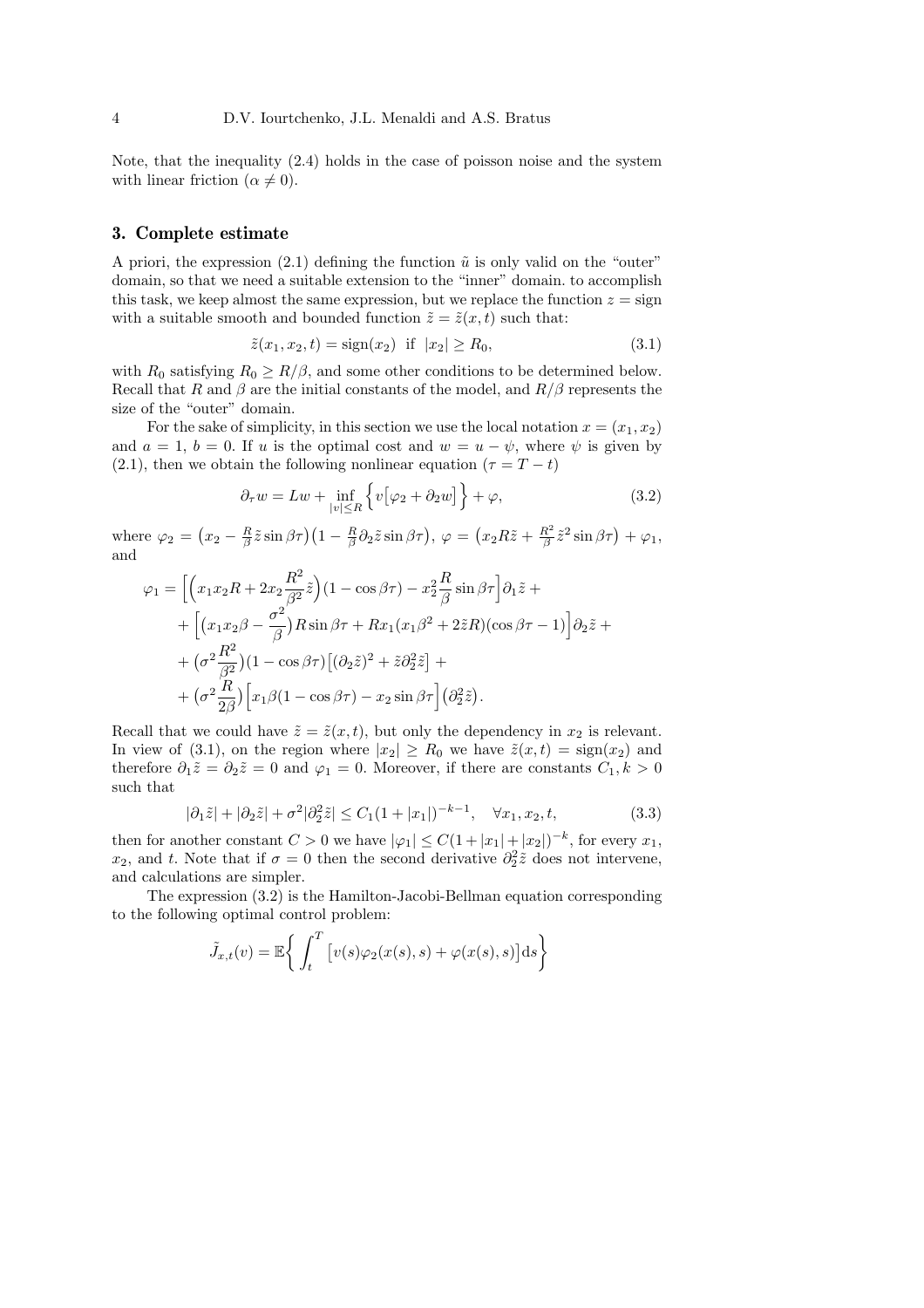and

$$
w(x,t) = \inf_{|v(\cdot)| \le R} \{ \tilde{J}_{x,t}(v) \}.
$$
 (3.4)

This optimal cost w, which is equals to  $u - \psi$ , has to be estimated in the "outer" domain" to deduce the desired result.

The running cost  $\ell(x, t, v) = v\varphi_2(x, t) + \varphi(x, t)$  can be written as  $\ell(x, t, v) =$  $\ell_1(x, t, v) + \ell_0(x, t, v) + \varphi_1(x, t)$  with

$$
\ell_1(x,t,v) = \left[ v \left( 1 - \frac{R}{\beta} \partial_2 \tilde{z}(x,t) \sin \beta \tau \right) + R \tilde{z}(x,t) \right] x_2 +
$$

$$
+ v \frac{R^2}{\beta^2} \tilde{z}(x,t) \partial_2 \tilde{z}(x,t) \sin^2 \beta \tau,
$$

$$
\ell_0(x,t,v) = \left( \frac{R}{\beta} \tilde{z}(x,t) \sin \beta \tau \right) \left( -v - R \tilde{z}(x,t) \right).
$$

Notice that if  $\tilde{z} = \text{sign}(x_2)$  then  $\ell_1 = (v + R)x_2$  and  $\ell_0 = -\frac{R}{\beta} \sin \beta \tau (v + R)$ , so  $x_2 - \frac{R}{\beta} \sin \beta \tau$  determines the sign of  $\ell = \ell_1 + \ell_0$ , since  $\varphi_1 = 0$ . Thus, if  $\tilde{z}$  and  $\partial_2 \tilde{z}$  are bounded then  $\ell_0$  is a bounded function, and moreover, within the region  $|x_2| \le R_0$  we can bound the function  $\ell_1$ , i.e.,  $|\ell_1| \le C(1+|x_1|)^{-k}$  for any  $x, t$  and some constant C. Similarly, for  $|x_2| \ge R_0$ , we have two possibilities: (1)  $x_2 > 0$ which implies  $\tilde{z} = 1$  and  $\partial_2 \tilde{z} = 0$ , and we deduce  $\ell_1 = (v + R)x_2 \geq 0$ , for every  $|v| \leq R$ ; and (2)  $x_2 < 0$  which implies  $\tilde{z} = -1$  and  $\partial_2 \tilde{z} = 0$ , and we deduce  $\ell_1 = (v - R)x_2 \geq 0$ , for every  $|v| \leq R$ . This proves that under the conditions (3.1) and (3.3) there exists constants  $C_1, C_0 > 0$  such that

$$
\ell_1(x, t, v) \ge 0, \quad \forall x, t, v, \text{ with } |x_2| \ge R_0,\ell_1(x, t, v) \ge -C_1(1 + |x_1| + |x_2|)^{-k}, \quad \forall x, t, v,\ell_0(x, t, v) \ge -C_0, \quad \forall x, t, v,
$$

Thus, we deduce the estimate

$$
\tilde{J}_{x,t}(v) \ge -C(1+|x_2|)^{-k}(T-t), \quad \forall x, t,
$$
\n(3.5)

for some suitable constant  $C > 0$  depending only on the data (e.g., R). Actually, since for every  $m > 0$  there exists a constant  $C_m > 0$  such that  $\ell_1(x, t, v) \geq$  $-C_m$ ¡  $1 + |x_1| + |x_2|^m$  <sup>-k</sup>, for every x, t, v, we deduce that (3.5) holds with  $|x_2|$ replaced with  $|x_2|^m$ . Moreover, if we assume that for  $v^*(x) = -R\text{sign}(x_2)$  we have

$$
\ell(x, t, v^*(x)) \ge -C(1+|x_1|)^{-k}, \quad \forall x, t, v,
$$
\n(3.6)

then for every  $m > 0$  there exists a constant  $C_m > 0$  such that

$$
\tilde{J}_{x,t}(v^*) \ge -C_m \left(1 + |x_1| + |x_2|^m\right)^{-k} (T-t), \quad \forall x, t,
$$
\n(3.7)

where  $v^*(t) = v^*(x(t))$  is assumed to be an optimal feedback for the initial control problem. Note that if  $|x_2| \ge R_0$  then  $\tilde{z}(x,t) = \text{sign}(x_2)$  and therefore  $\ell_0(x, t, v^*(x)) = 0$ , which means that condition (3.6) is only required when  $|x_2|$ R<sub>0</sub>. For instance, if we assume that  $|\tilde{z}| \leq 1$ ,  $sign(\tilde{z}) = sign(x_2)$  and  $sin \beta \tau \geq 0$  then we deduce  $\ell_0(x, t, v^*(x)) \geq 0$ .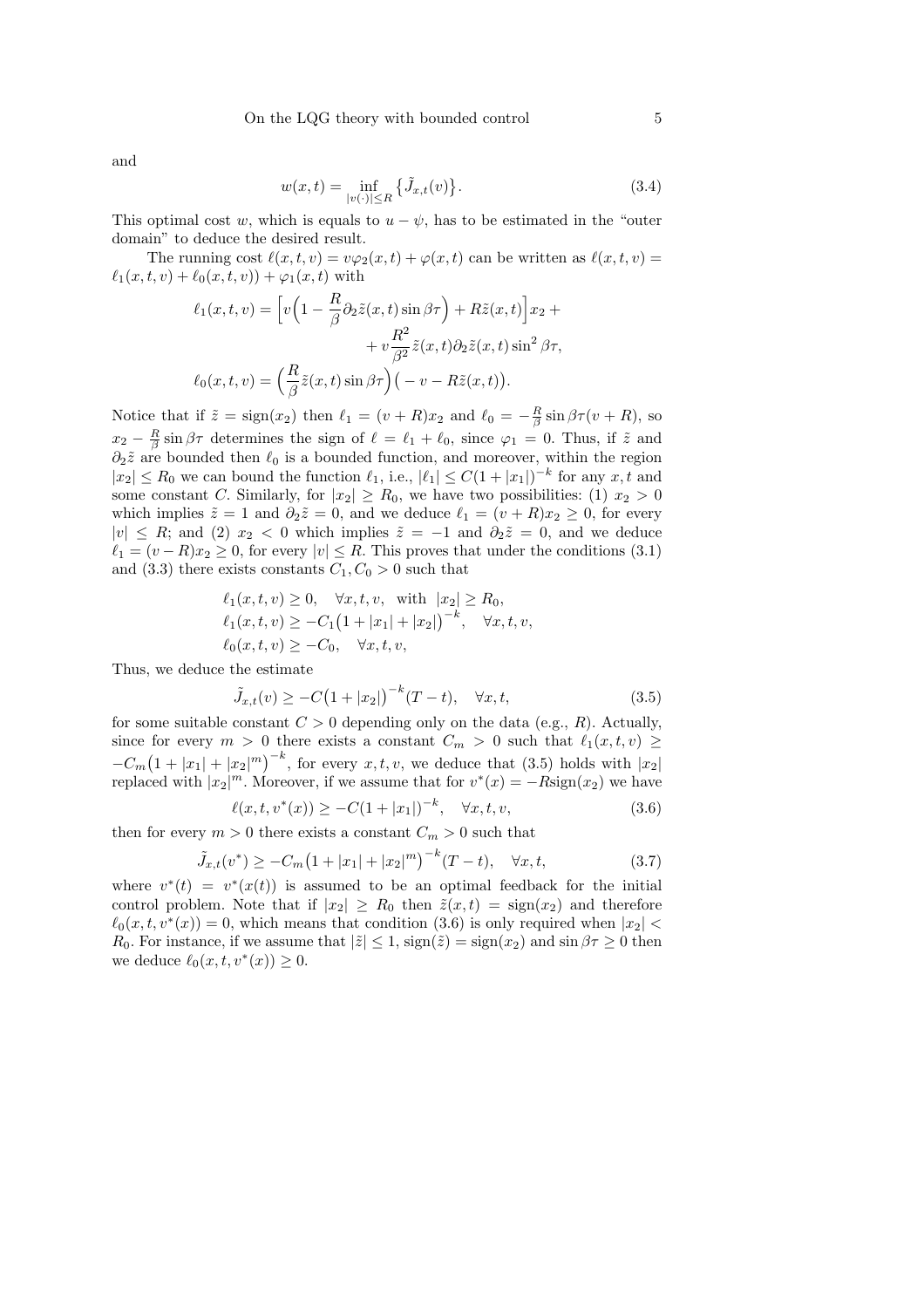On the other hand, to get a bound from above, we use the smooth function  $\tilde{z}$  to define the feedback  $v_0(t) = -R\tilde{z}(x(t), t)$ , which produce a running cost

$$
\ell(x, t, v_0) = x_2 \frac{R^2}{\beta} \tilde{z}(x, t) \partial_2 \tilde{z}(x, t) \sin \beta \tau -
$$

$$
- \frac{R^3}{\beta^2} \tilde{z}^2(x, t) \partial_2 \tilde{z}(x, t) \sin^2 \beta \tau + \varphi_1(x, t),
$$

which has the property that  $|\ell_0(x, t, v_0(t))| \leq C(1+|x_1|)^{-k}$ , for every  $x, t$  and some suitable constant  $C > 0$ , and also,  $\ell(x, t, v_0) = 0$  if  $|x_2| \ge R_0$ . This shows that for every  $m > 0$  there exists a constant  $C_m > 0$ , which depend on the data and m, such that

$$
\tilde{J}_{x,t}(v_0) \le C_m \left(1 + |x_1| + |x_2|^m\right)^{-k} (T - t), \quad \forall x, t.
$$
\n(3.8)

We have proven the following

Theorem 3.1. Let u be the optimal cost of our initial control problem. Then for every  $m > 0$  there exists a constant  $C_m > 0$  depending only on the data such that

$$
u(x,t) - \psi(x,t) \le C_m \left(1 + |x_1| + |x_2|^m\right)^{-k} (T - t), \quad \forall x, t,
$$

where  $\psi$  is defined by (2.1) with some smooth and bounded function  $\tilde{z}$  satisfying (3.1) and (3.3). Moreover, if we accept that  $v^*(x) = -Rsign(x_2)$  is an optimal feedback for the initial control problem then

$$
u(x,t) - \psi(x,t) \ge -C_m \left(1 + |x_1| + |x_2|^m\right)^{-k} (T-t), \quad \forall x, t,
$$

provided (3.6) is satisfied. Otherwise, we only have

$$
u(x,t) - \psi(x,t) \ge -C_m (1+|x_2|)^{-m} (T-t), \quad \forall x, t,
$$

for some suitable constant  $C_m$ .

Notice that we use that fact that a solution (with the regularities of  $u$ ) of the HJB equation (3.2) is indeed the optimal cost (3.4). For instance, we know that u is the maximum sub-solution (or the unique continuous viscosity solution)  $[1, 3]$ of the corresponding HJB equation, and because  $\psi$  is smooth,  $w = u - \psi$  is the maximum sub-solution of the HJB equation (3.2), and therefore, the optimal cost.

To actually see that  $v^* = -R \operatorname{sign}(x_2)$  is an optimal feedback for the control problem we need to establish the existence of week solution of non-degenerate stochastic differential equations with measurable coefficients, in our case the measurable coefficient is due to the discontinuous feedback. This can be accomplished by modifying Krylov's arguments [6] or with an explicit probabilistic construction similar to the solution of the typical one dimensional example  $dx = sign(x)dw(t)$ . Even, an argument with  $\varepsilon$ -optimal controls could be sufficient.

Finally, to construct a function  $\tilde{z}$  satisfying the above condition, we may take the function  $\text{sign}(x_2)$  for  $|x_2| \ge R_0$  and make an odd  $C^2$  extension for  $|x_2| \le R_0$ , satisfying  $|\tilde{z}| \leq 1$  and  $sign(\tilde{z}) = sign(x_2)$ .